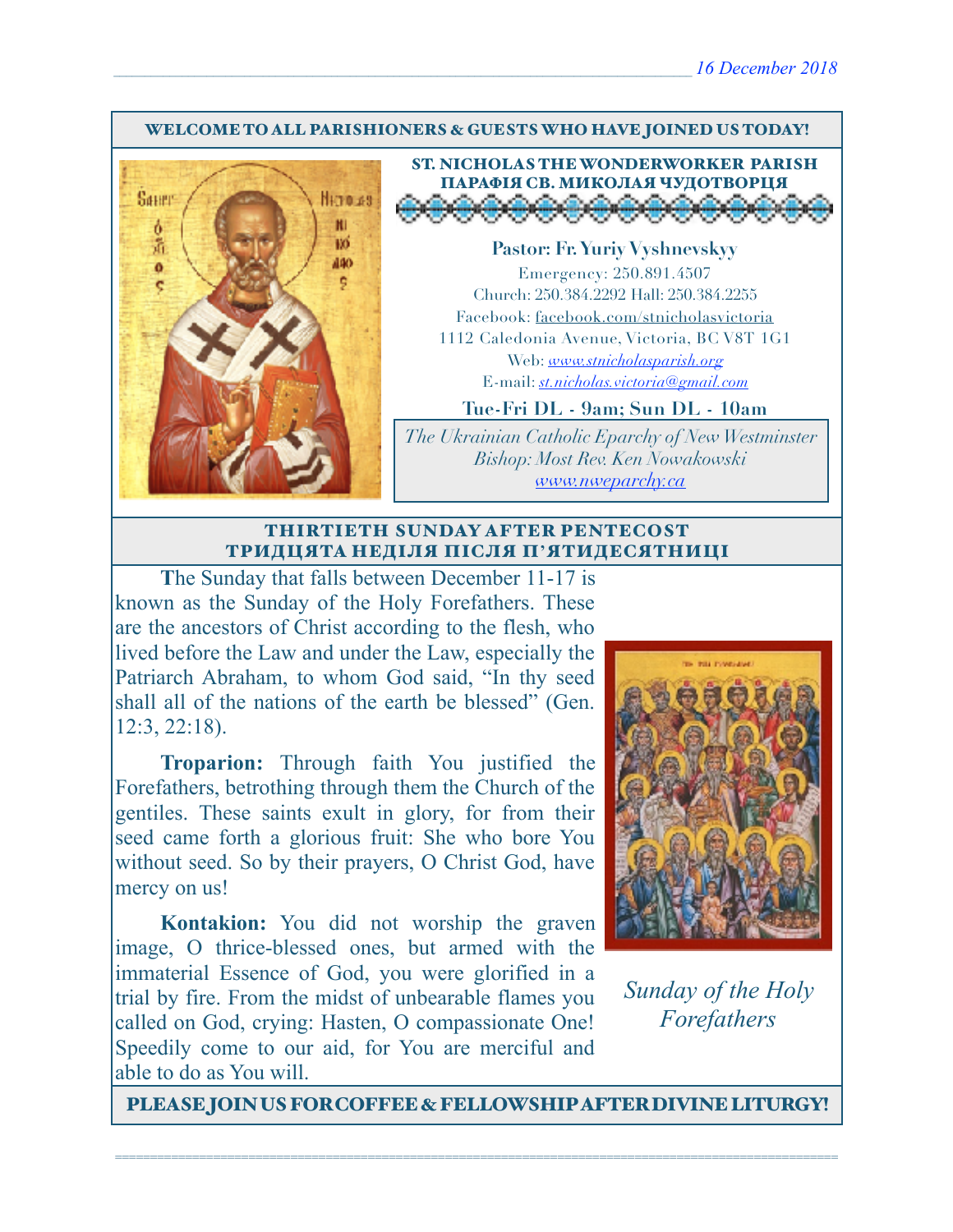| <b>SUNDAY HYMNS</b>                                                                                                                                                                                                                                                                                                                                                                                                                                                                                                                                                                                                                                                                                                                                                                                                                               |                   |                                                             |                                                                                                                                                                                              |                                    |          |
|---------------------------------------------------------------------------------------------------------------------------------------------------------------------------------------------------------------------------------------------------------------------------------------------------------------------------------------------------------------------------------------------------------------------------------------------------------------------------------------------------------------------------------------------------------------------------------------------------------------------------------------------------------------------------------------------------------------------------------------------------------------------------------------------------------------------------------------------------|-------------------|-------------------------------------------------------------|----------------------------------------------------------------------------------------------------------------------------------------------------------------------------------------------|------------------------------------|----------|
| <b>OPENING HYMN</b>                                                                                                                                                                                                                                                                                                                                                                                                                                                                                                                                                                                                                                                                                                                                                                                                                               |                   | Хто Там По Дорозі / Who Goes There pg. 106-108              |                                                                                                                                                                                              |                                    |          |
| <b>COMMUNION HYMN</b>                                                                                                                                                                                                                                                                                                                                                                                                                                                                                                                                                                                                                                                                                                                                                                                                                             |                   | Пливи Світами / Let All Creation pg. 256-257                |                                                                                                                                                                                              |                                    |          |
| <b>CLOSING HYMN</b>                                                                                                                                                                                                                                                                                                                                                                                                                                                                                                                                                                                                                                                                                                                                                                                                                               |                   |                                                             | О Хто, Хто Миколая Любить / О Saint Nicholas pg. 24-25                                                                                                                                       |                                    |          |
| Please join us today in singing our Sunday hymns!                                                                                                                                                                                                                                                                                                                                                                                                                                                                                                                                                                                                                                                                                                                                                                                                 |                   |                                                             |                                                                                                                                                                                              |                                    |          |
| <b>SUNDAY &amp; DAILY SCHEDULE</b>                                                                                                                                                                                                                                                                                                                                                                                                                                                                                                                                                                                                                                                                                                                                                                                                                |                   |                                                             |                                                                                                                                                                                              |                                    |          |
| <b>SUNDAY, December 16</b>                                                                                                                                                                                                                                                                                                                                                                                                                                                                                                                                                                                                                                                                                                                                                                                                                        |                   |                                                             | Divine Liturgy - for the Parishioners of St Nicholas Parish                                                                                                                                  |                                    | 10:00 AM |
| MONDAY, December 17                                                                                                                                                                                                                                                                                                                                                                                                                                                                                                                                                                                                                                                                                                                                                                                                                               |                   |                                                             | <b>NO SERVICESS</b>                                                                                                                                                                          |                                    |          |
| <b>TUESDAY, December 18</b>                                                                                                                                                                                                                                                                                                                                                                                                                                                                                                                                                                                                                                                                                                                                                                                                                       |                   | Divine Liturgy of St. John Chrysostom                       |                                                                                                                                                                                              |                                    | 9:00 AM  |
| <b>WEDNESDAY, December 19</b>                                                                                                                                                                                                                                                                                                                                                                                                                                                                                                                                                                                                                                                                                                                                                                                                                     |                   | Divine Liturgy of St. John Chrysostom                       |                                                                                                                                                                                              |                                    | 9:00 AM  |
| THURSDAY, December 20                                                                                                                                                                                                                                                                                                                                                                                                                                                                                                                                                                                                                                                                                                                                                                                                                             |                   | Divine Liturgy of St. John Chrysostom                       |                                                                                                                                                                                              |                                    | 9:00 AM  |
| <b>FRIDAY, December 21</b>                                                                                                                                                                                                                                                                                                                                                                                                                                                                                                                                                                                                                                                                                                                                                                                                                        |                   | Divine Liturgy of St. John Chrysostom                       |                                                                                                                                                                                              | 9:00 AM                            |          |
| <b>SATURDAY, December 22</b>                                                                                                                                                                                                                                                                                                                                                                                                                                                                                                                                                                                                                                                                                                                                                                                                                      |                   |                                                             | <b>NO SERVICESS</b>                                                                                                                                                                          |                                    |          |
| <b>SUNDAY, December 23</b>                                                                                                                                                                                                                                                                                                                                                                                                                                                                                                                                                                                                                                                                                                                                                                                                                        |                   | Divine Liturgy - for the Parishioners of St Nicholas Parish |                                                                                                                                                                                              |                                    | 10:00 AM |
| Please Note: to request a Divine Liturgy for a special intention, please see Fr. Yuriy to arrange for it!                                                                                                                                                                                                                                                                                                                                                                                                                                                                                                                                                                                                                                                                                                                                         |                   |                                                             |                                                                                                                                                                                              |                                    |          |
| <b>SUNDAY EPISTLE READERS</b>                                                                                                                                                                                                                                                                                                                                                                                                                                                                                                                                                                                                                                                                                                                                                                                                                     |                   |                                                             |                                                                                                                                                                                              |                                    |          |
| <b>DATE</b>                                                                                                                                                                                                                                                                                                                                                                                                                                                                                                                                                                                                                                                                                                                                                                                                                                       | <b>READING</b>    |                                                             | <b>UKRAINIAN</b>                                                                                                                                                                             | <b>ENGLISH</b>                     |          |
| <b>SUNDAY, December 16</b>                                                                                                                                                                                                                                                                                                                                                                                                                                                                                                                                                                                                                                                                                                                                                                                                                        | Heb. 13:17-21     | Kateryna Yaremyn                                            |                                                                                                                                                                                              | William Vanderven                  |          |
| <b>SUNDAY, December 23</b>                                                                                                                                                                                                                                                                                                                                                                                                                                                                                                                                                                                                                                                                                                                                                                                                                        | Heb.11:9-10,17-23 | Glikeria Iwanuck                                            |                                                                                                                                                                                              | Marian Chalifoux                   |          |
| <b>SUNDAY, December 30</b>                                                                                                                                                                                                                                                                                                                                                                                                                                                                                                                                                                                                                                                                                                                                                                                                                        | Gal. 1:11-19      |                                                             |                                                                                                                                                                                              | Robert Herchak<br>Motria Koropecky |          |
| SUNDAY, January 6                                                                                                                                                                                                                                                                                                                                                                                                                                                                                                                                                                                                                                                                                                                                                                                                                                 | Ti 2:11-14; 3:4-7 | Yuliya Pelekhata                                            |                                                                                                                                                                                              | <b>Bryan Melnyk</b>                |          |
| Thank you, Epistle readers, for your service in proclaiming God's Word!                                                                                                                                                                                                                                                                                                                                                                                                                                                                                                                                                                                                                                                                                                                                                                           |                   |                                                             |                                                                                                                                                                                              |                                    |          |
| <b>2018 PARISH COUNCIL EXECUTIVE</b>                                                                                                                                                                                                                                                                                                                                                                                                                                                                                                                                                                                                                                                                                                                                                                                                              |                   |                                                             | <b>PASTORAL MINISTRY &amp; HOLY MYSTERIES</b>                                                                                                                                                |                                    |          |
| SECRETARYRichard DeMerchant - 250.893.3484<br>TREASURERWilliam Vanderven - 250.478.1458<br>FINANCIAL SECRETARYDavid Newberry - 250.598.8197<br>FUNDRAISING/HALL RENTALRobert Herchak - 250.386.7872<br>MAINTENANCEMurray Chapman - 250.658.4769<br>LITURGICAL COMMITTEEMotria Koropecky - 250.658.3051                                                                                                                                                                                                                                                                                                                                                                                                                                                                                                                                            |                   |                                                             | BAPTISMSby appointment<br>MARRIAGESsix months notice should<br>be given to the parish priest, and he should be<br>contacted before any other arrangements are made<br>FUNERALSby appointment |                                    |          |
| MEMBER AT LARGECindy Lazaruk - 778.677.9072                                                                                                                                                                                                                                                                                                                                                                                                                                                                                                                                                                                                                                                                                                                                                                                                       |                   |                                                             |                                                                                                                                                                                              |                                    |          |
| Bequests & Wills: Leaving a bequeath is a process of giving a donation through your will. It is<br>simply a distribution from your estate to a charitable organization through your last will and testament. It<br>can be as small or as large a donation as you wish. It is important that you talk to your lawyer about the<br>process. In your kindness please remember St Nicholas the Wonderworker Ukrainian Catholic Church in<br>your bequeath and will. If anyone wishes to make such a bequeath in their will, the following clause may<br>be included or added to a will: "I give, devise, and bequeath to St Nicholas the Wonderworker Ukrainian<br>Catholic Parish - 1112 Caledonia Avenue, Victoria BC, V8T 1G1, the sum of \$ (or<br>$\%$ of my<br>estate), to be used for the benefit of the parish and it's pastoral activities." |                   |                                                             |                                                                                                                                                                                              |                                    |          |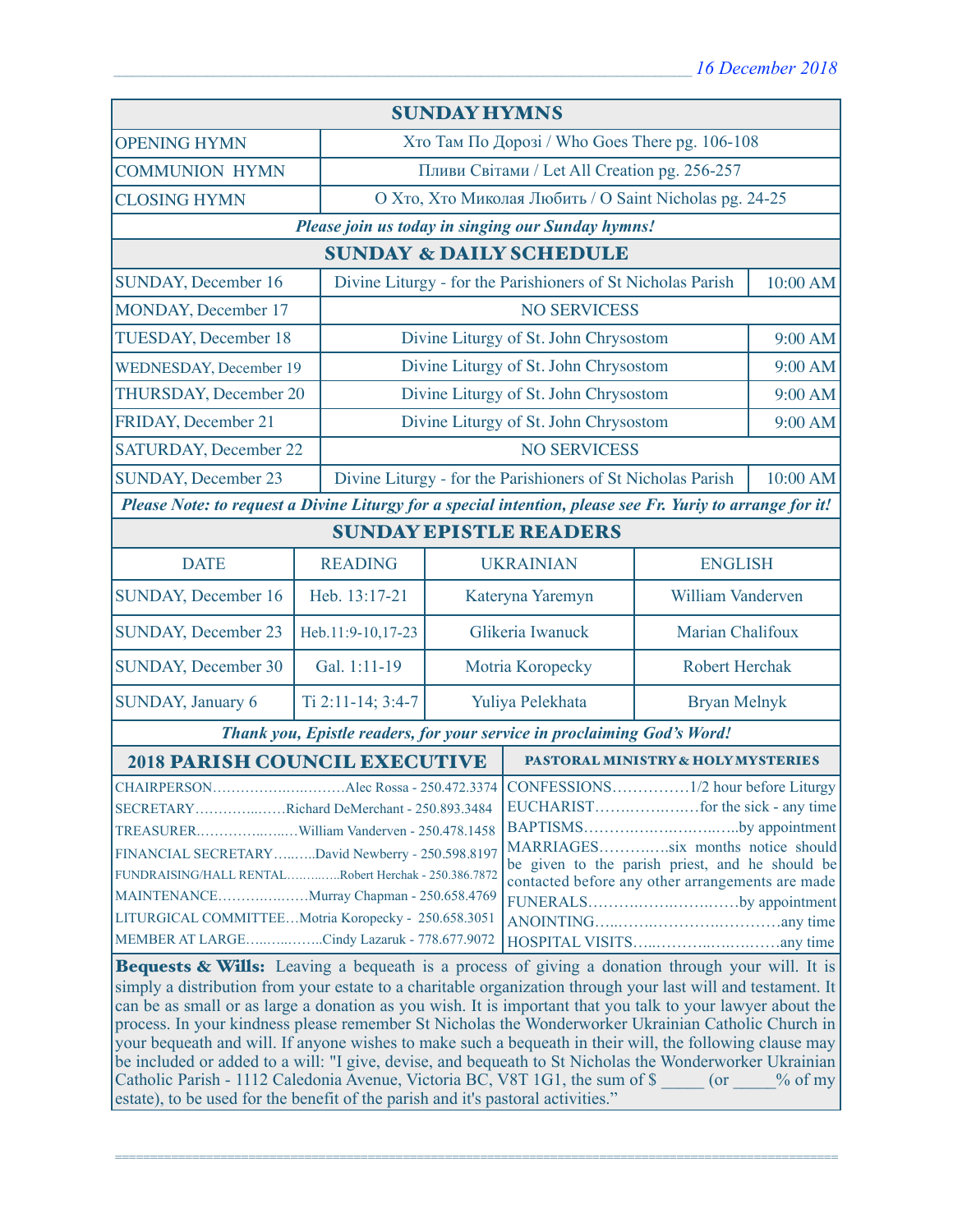### **Vibrant Parish Prayer**

**O** God, Creator of Heaven and Earth! Because of your indescribable love for us, you sent your Only-Begotten Son, Our Lord and Saviour, Jesus Christ - The Way, The Truth, and The Life and our Salvation. In His name, we turn to You. Strengthen our hearts and minds in Christian love and in unity of purpose as we strive to build a Vibrant Parish. Give us the grace to model our lives according to the Word of God. Instill in us the desire to pray and to celebrate the Holy Mysteries as one Christian Family in our Parish Community. Inspire us to follow Your great command to be a servant to the less fortunate among us! Grant this, O Lord, through the mercies and love for mankind of Your Only-Begotten Son with whom You are blessed, together with Your All-Holy, Good and Life-Giving Spirit, now and forever and ever. Amen!



## **St. Nicholas Parish**

**A Place To Encounter The Living Christ** Through the word, the Holy Mysteries & Prayer, Serving One's Neighbor, Leadership Fostering & Serving Unity and Missionary Spirit (His Beatitude Sviatoslav)



### **Молитва Живої Парафії**

**Г**осподи Ісусе Христе, Пастирю Добрий, як колись Ти пригорнув заблуканих овечок, щоб вони пізнали Твій голос і були Твоїм стадом, так і сьогодні глянь ласкаво з небесних висот на нашу парафію та зішли на неї Твого Святого Духа, щоб вона була місцем пізнання радості Доброї Новини. Скріплюй нас Твоєю присутністю та єднай нас кожночасно в молитві. Даруй нам духа служіння ближньому, щоб у нашій парафії кожний міг зустріти Тебе, милостивого Бога. Благослови наш духовний провід Твоєю мудрістю і дай, щоб ніхто з нас не шкодував ні часу, ні талантів, ні матеріальних дібр для розбудови Твого царства. Єднай нас у мирі та злагоді, щоб ми були Твоєю спільнотою любові. Всели в нас місійного духа, щоб ми стали тим світилом євангельського слова, молитви і добрих діл, що кличе кожного до участі в Божественному житті, щоб славилося, Спасе, Твоє Ім'я з безначальним Твоїм Отцем та пресвятим, благим і животворящим Твоїм Духом нині, і повсякчас, і на віки віків. Амінь.

# DIVINE LITURGY PROPERS

*The Divine Liturgy - An Anthology for Worship: Liturgy - pg. 270-318; propers - pg. 734 The Liturgy prescribed for today is that of St. John Chrysostom.* 

**Troparion, Tone 4:** The truth of your deeds made you for your flock a rule of faith\* and an image of meekness,\* a teacher of continence.\* And so you gained the heights through humility,\* riches through poverty,\* father and bishop Nicholas.\* Intercede with Christ our God\* for the salvation of our souls.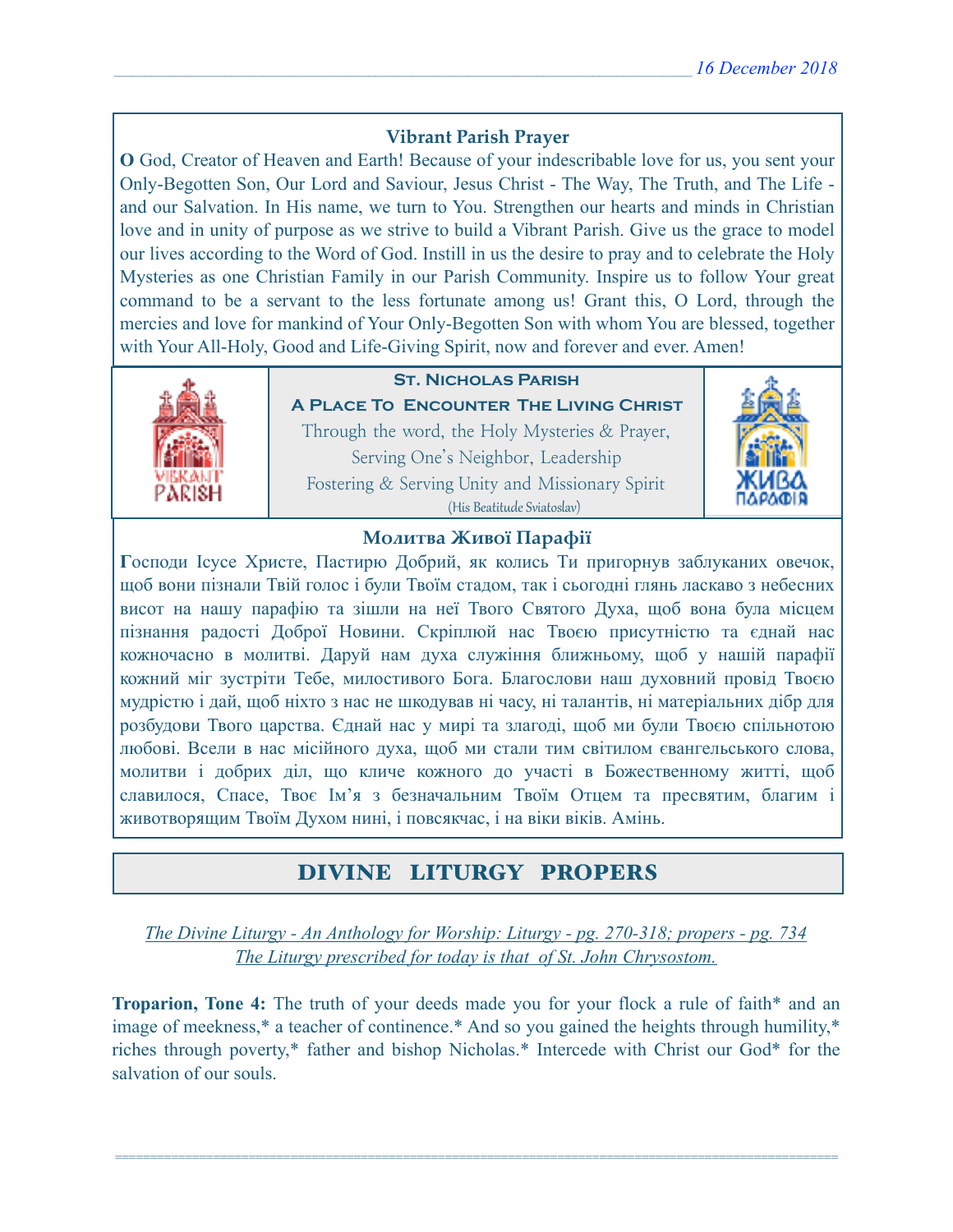**Glory: Now: Kontakion, Tone 3:** In Myra, O holy one, you proved yourself a priest.\* You fulfilled the Gospel of Christ, O venerable father.\* You laid down your soul for your people\* and saved the innocent from death.\* And so you were sanctified as a great initiate of God's grace.

**Prokeimenon, Tone 7:** The just man shall be glad in the Lord, and shall hope in Him. *Verse:*  Hear, O God, my voice, when I make my petition to You.

**Epistle - Heb. 13:17-21 - A Reading from the Letter of Saint Apostle Paul to Hebrews:**  Brothers and Sisters, Obey your leaders and defer to them, for they keep watch over you and will have to give an account, that they may fulfill their task with joy and not with sorrow, for that would be of no advantage to you. Pray for us, for we are confident that we have a clear conscience, wishing to act rightly in every respect. I especially ask for your prayers that I may be restored to you very soon. May the God of peace, who brought up from the dead the great shepherd of the sheep by the blood of the eternal covenant, Jesus our Lord, furnish you with all that is good, that you may do his will. May he carry out in you what is pleasing to him through Jesus Christ, to whom be glory forever (and ever). Amen. I ask you to bear with this message of encouragement, for I have written to you rather briefly.

**Alleluia, Tone 2:** *Verse:* Your priests shall clothe themselves with justice, and Your venerable ones shall rejoice. *Verse:* For the Lord has chosen Sion; he has chosen it for His dwelling.

**Gospel - Luke 6:17-23 -** As *Jesus* came down with them and stood on a stretch of level ground. A great crowd of his disciples and a large number of the people from all Judea and Jerusalem and the coastal region of Tyre and Sidon came to hear him and to be healed of their diseases; and even those who were tormented by unclean spirits were cured. Everyone in the crowd sought to touch him because power came forth from him and healed them all. And raising his eyes toward his disciples he said: "Blessed are you who are poor, for the kingdom of God is yours. Blessed are you who are now hungry, for you will be satisfied. Blessed are you who are now weeping, for you will laugh. Blessed are you when people hate you, and when they exclude and insult you, and denounce your name as evil on account of the Son of Man Rejoice and leap for joy on that day! Behold, your reward will be great in heaven. For their ancestors treated the prophets in the same way.

**Communion Hymn:** The just man shall be in everlasting remembrance;\* of evil hearsay he shall have no fear.\* Alleluia, alleluia,\* alleluia!

**Prayer After Holy Communion:** Having been made worthy to partake in a mystical way of Your immaculate Body and precious Blood, O Christ our God, I acclaim and bless, worship and glorify You, and proclaim the greatness of Your saving acts, now and for ever and ever. Amen. *(more Prayers After Holy Communion on pg. 324-326 in the Anthology book).* 

 $\left| \diamond \right| \diamond \left| \diamond \right|$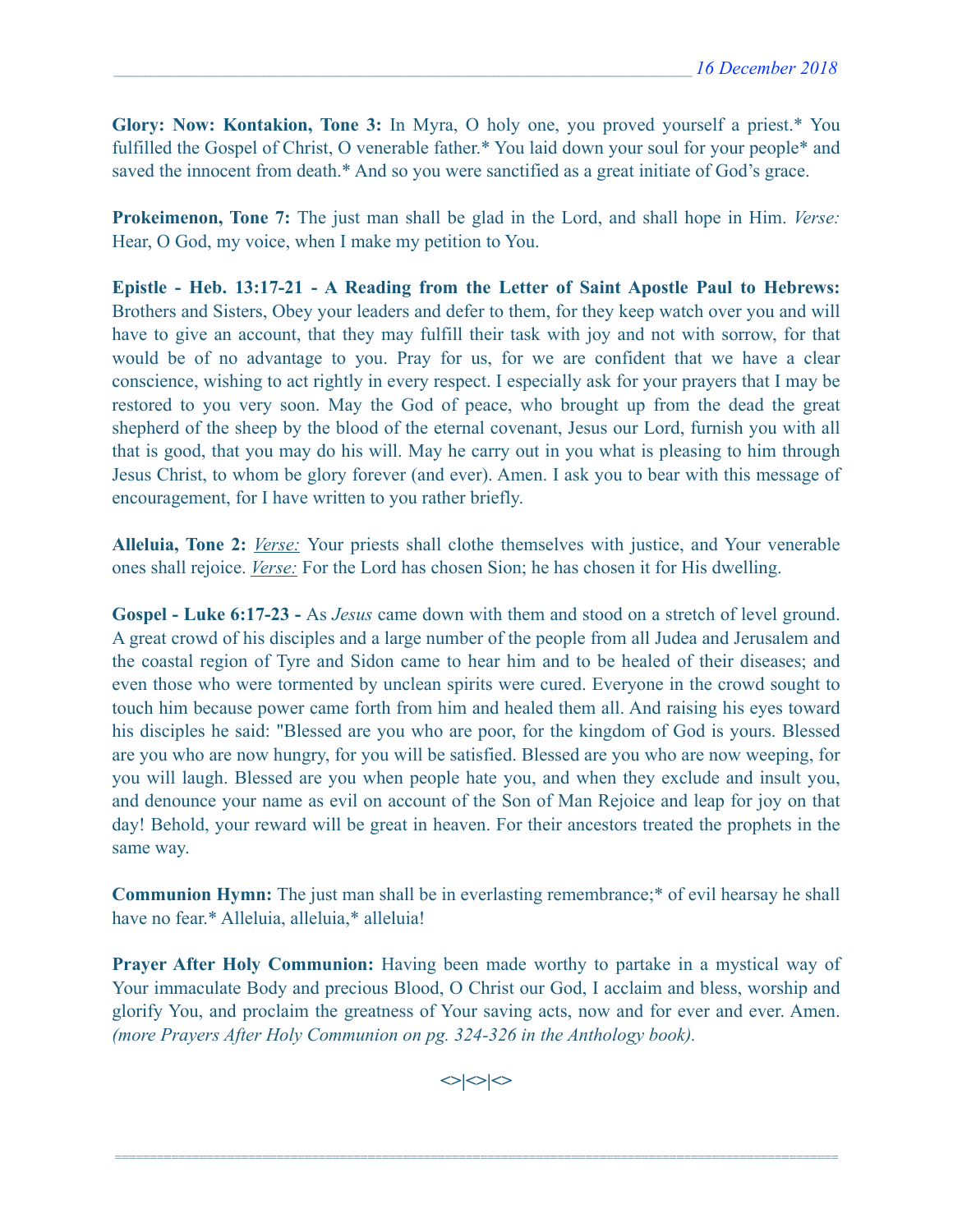**Тропар, глас 4:** Правилом віри і образом лагідности, учителем повздержности явила тебе твоєму стаду всіх речей істина. Ради цього придбав ти смиренням високе, убогістю – багате, отче, священноначальнику Миколаю. Моли Христа Бога, щоб спаслися душі наші.

**Слава: І Нині: Кондак, глас 3:** В Мирах, святий, священнослужителем показався ти, бо, Христове євангеліє, преподобний, сповнивши, положив ти душу твою за людей твоїх і спас неповинних від смерти. Ради цього освятив ти себе як великий ташник божої благодаті.

**Прокімен, глас 7:** Возвеселиться праведник у Господі і уповає на нього. *Стих:* Почуй, Господи, мій голос, коли я взиваю до Тебе.

**Апостол - Євр. 13:17-21 - До Євреїв Послання Святого Апостола Павла Читання:**  Браття і сестри, слухайтесь ваших наставників та коріться їм, вони бо пильнують душ ваших, як ті, хто має здати справу. Нехай вони роблять це з радістю, а не зідхаючи, бо це для вас не корисне. Моліться за нас, бо надіємося, що ми маємо добре сумління, бо хочемо добре в усьому поводитись. А надто прошу це робити, щоб швидше до вас мене вернено. Бог же миру, що з мертвих підняв великого Пастиря вівцям кров'ю вічного заповіту, Господа нашого Ісуса, нехай вас удосконалить у кожному доброму ділі, щоб волю чинити Його, чинячи в вас любе перед лицем Його через Ісуса Христа, Якому слава на віки вічні. Амінь.

**Алилуя, глас 2:** *Cтих:* Священики Твої зодянгуться в праведність, і преподобні Твої возрадуються. *Cтих:* Бо Господь вибрав Сіон, Він вибрав собі його місцем проживання.

**Євангеліє - Лука 6:17-23 -** І як зійшов *Ісус* із ними, то спинився на рівному місці, також натовп густий Його учнів, і безліч людей з усієї Юдеї та з Єрусалиму, і з приморського Тиру й Сидону, що посходилися, щоб послухати Його та вздоровитися із недугів своїх, також ті, хто від духів нечистих страждав, і вони вздоровлялися. Увесь же народ намагався бодай доторкнутись до Нього, бо від Нього виходила сила, і всіх вздоровляла. А Він, звівши очі на учнів Своїх, говорив: Блаженні убогі, Царство Боже бо ваше. Блаженні голодні тепер, бо ви нагодовані будете. Блаженні засмучені зараз, бо втішитесь ви. Блаженні ви будете, коли люди зненавидять вас, і коли проженуть вас, і ганьбитимуть, і знеславлять, як зле, ім'я ваше за Людського Сина. Радійте того дня й веселіться, нагорода бо ваша велика на небесах. Бо так само чинили пророкам батьки їхні.

**Причасний:** В пам'ять вічну буде праведник, злих слухів не убоїться. Алилуя, алилуя, алилуя!

**Молитва По Святім Причастю:** Таїнственно удостоївшись бути причасником Твого пречистого тіла і чесної крови, Христе Боже, оспівую і благословлю, поклоняюся, і славлю, і величаю спасіння Твої, Господи, нині і повсякчас, і на віки вічні. Амінь. *(більше*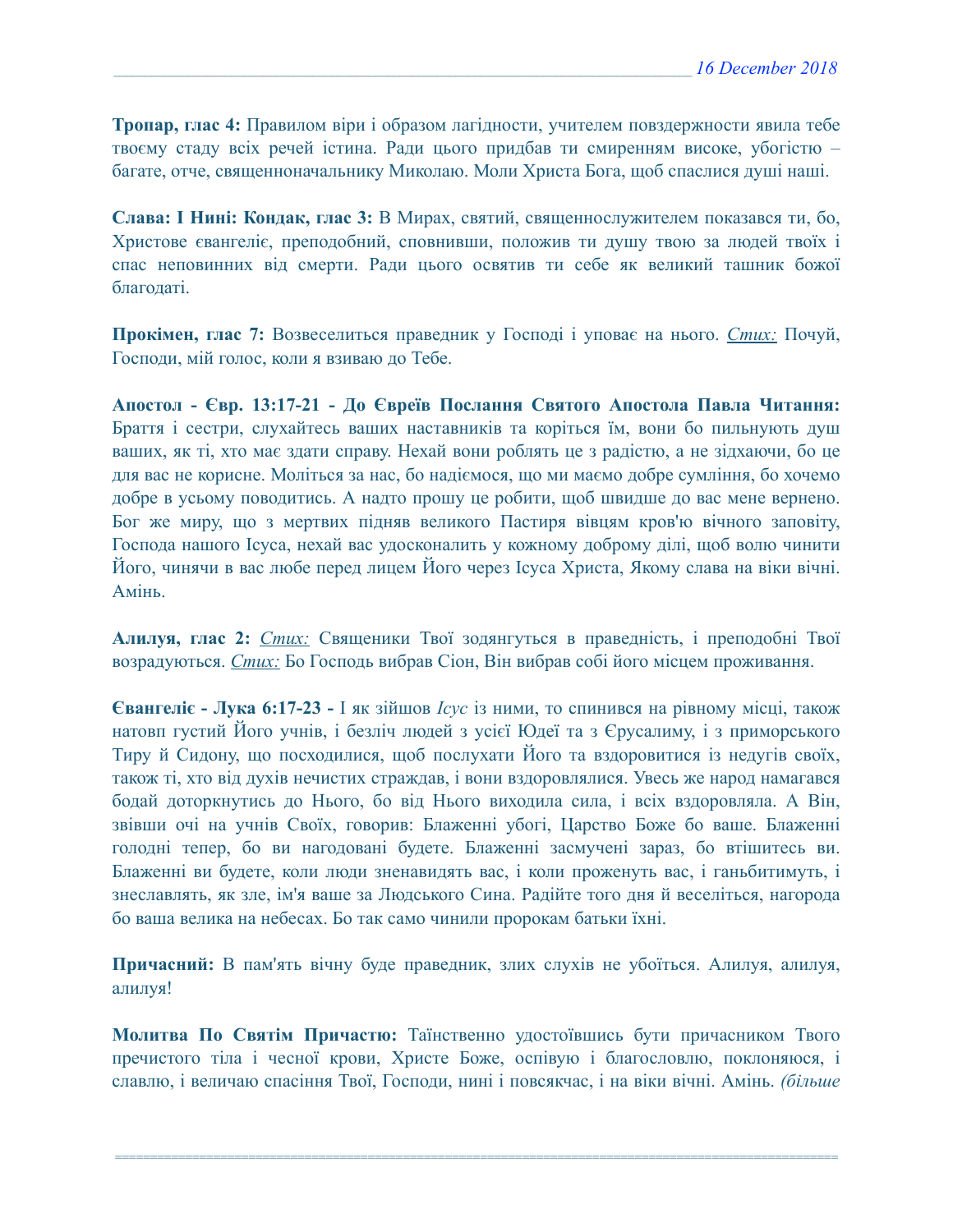*Молитов По Святім Причастю на ст. 80-87 в маленькій книжечці "Божественна Літургія")*.

## ANNOUNCEMENTS

- ✦**A WARM WELCOME** to all our parishioners and guests who joined us today for our Parish Praznyk! Please join for a celebratory lunch after the Liturgy in the church hall.
- ✦**PRAYER REQUEST:** Please keep in your prayers GORD HRYHORYSHEN and other members of our parish, our family and friends who are ailing, in hospitals, nursing homes and those who are not able to join actively in their community.
- ✦**ST. NICHOLAS BOOK STORE:** The Divine Liturgy An Anthology of Worship **\$25**; "Christ Our Pascha" Catechism of the Ukrainian Catholic Church/"Христос Наша Пасха" Катехизм Української Католицької Церкви - **\$25**; "Sing to Our God" hymn book - **\$15**; Молитовник "Прийдіте Поклонімся" - **\$10;** "The Rosary - The Prayer Rule of the Mother of God in the Ukrainian Catholic Church" - **\$10.**
- ✦**SVYAT VECHIR DINNER:** The Ukrainian Studies Society is hosting Ukrainian Christmas Eve Traditions, "Svyatay Vechir" ( Holy Night ) dinner on Saturday, January 5th, 2019 at 6.00 PM at the Ukrainian Cultural Centre. This celebration features a traditional meatless buffet dinner of 12 dishes and carolling by the Luna Ensemble. Advanced ticket sales only. Adults: \$45.00, Students: \$20.00, Children 4-6: \$8.00. Call the Ukrainian Cultural Centre ( 250-475-2585) to purchase or reserve your tickets.
- ✦**PARISH CALENDAR OF BIRTHDAYS & ANNIVERSARIES:** If you would like to be included in our Parish Calendar of Birthday and Anniversary celebrations, please put date in our calendar located at the church vestibule. Each week, we will list the names in our parish bulletin so we can celebrate these happy occasions together!
- ✦**JOIN OUR CHOIR:** Do you enjoy singing? Please consider joining our St Nicholas Parish Choir and remember that we ALWAYS looking for new members! Contact Motria Koropecky for details at 250.658.3051.
- ✦**CATECHISM ANNOUNCEMENT:** "*And they were bringing to Him also the infants, in order that He may be touching them; but after the disciples saw it, they rebuked them. But Jesus called them to Himself and said, Let alone the little children to come to Me, and cease hindering them; for of such is the kingdom of God*." We are happy to welcome all children to our St. Nicholas The Wonderworker catechism program. Weekly classes are scheduled Sunday morning during Divine Liturgy. We want your children to learn more about their Catholic faith, sacred scripture, feast days, and religious practices and customs of the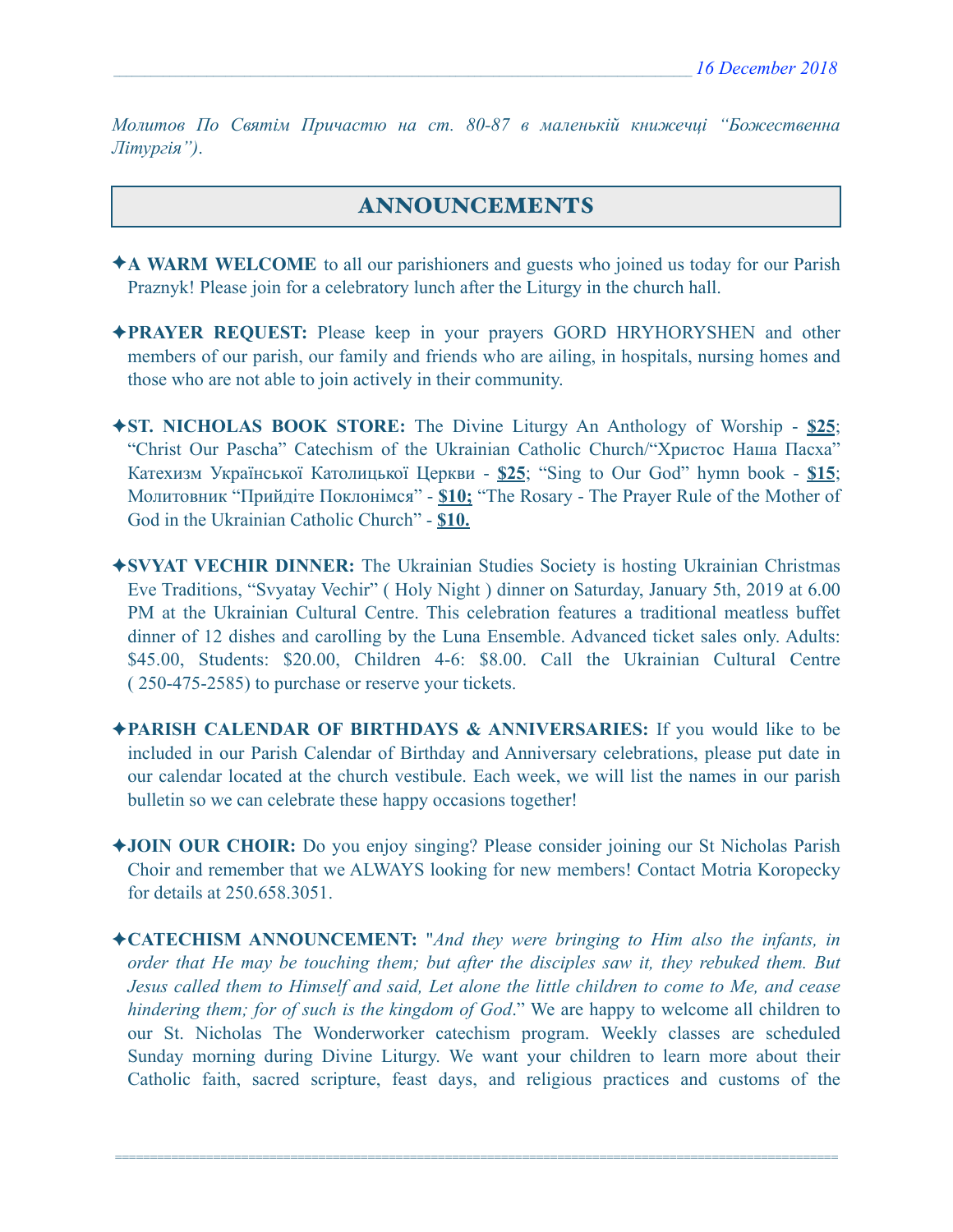Ukrainian Catholic church. If you have any questions, please do not hesitate to contact Marian Chalifoux at 250.507.1005.

- ✦**THRIFTY'S PRE-PAID FOOD CARDS** We all have to buy groceries. Why not have 6% of it returned back to the church at no extra charge! Cards are available in \$100, \$200, and \$500 denominations. Talk to Alec after today's liturgy to pre- order your cards. We need to sell A LOT of them! We encourage you to consider purchasing them for yourselves as gifts too.
- ✦**BE A STEWARD:** Have you ever wondered what more can you do to help our parish? Here are some suggestions: **Steward** of property security; **Steward** of grounds cleaning; **Steward** of cleaning church; **Steward** of church linen; **Steward** of outreach; **Steward** of caring; **Steward** of prayer; **Steward** of service. Quite often, our homebound or senior members, once active in their younger years, want to find purpose in their senior years. It's not only about doing but about "BEING" present to others. Contact Fr. Yuriy **OR** Darlene DeMerchant for more information. You will be amazed how "BEING" can make a difference.
- ✦**PARISH LIBRARY:** please visit our parish library and browse through the books on spirituality, church history, iconography, history of the Ukrainians in Canada, children's books and more… The library is located in the church vestibule. Please use a library book sign out form when borrowing a book.
- ✦**SUNDAY COFFEE VOLUNTEERS** act as hosts and serve light refreshments following the Sunday morning Divine Liturgy, providing an opportunity for the faithful to socialize with friends and visitors following their shared worship experience. We thank all of our parishioners who kind volunteer to serve refreshments. Whether you are new to the Parish, or are a longtime members, please join us for coffee. Please speak with Robert if you would like to volunteer.
- ✦**WE SHARE THE AIR:** Please keep it healthy and fragrant free. Someone in this area is scent-sitive. The chemicals used in scented products can make some people sick, especially those with fragrance sensitivities, asthma, allergies and other respiratory ailments. PLEASE DO NOT \*wear perfume, cologne, lotion, aftershave and other fragrances; \*USE unscented personal care products. Be Sensitive to Others. Thank you for your understanding. *St. Nicholas parish.*
- ✦**VESELKA** is sponsoring the Ukrainian Supper on November 30 so bring your family and friends to support their efforts. Veselka is available for performances throughout the year. Please submit requests online. Also Veselka will be hosting a Silent Auction next spring to fund raise for their trip to Ukraine in August 2019. Date: TBA. The dancers are also selling frozen perogies to raise funds for their trip. Visit their website at *[veselkadancers.com](http://veselkadancers.com)* for more information, call their office at 250.475.1174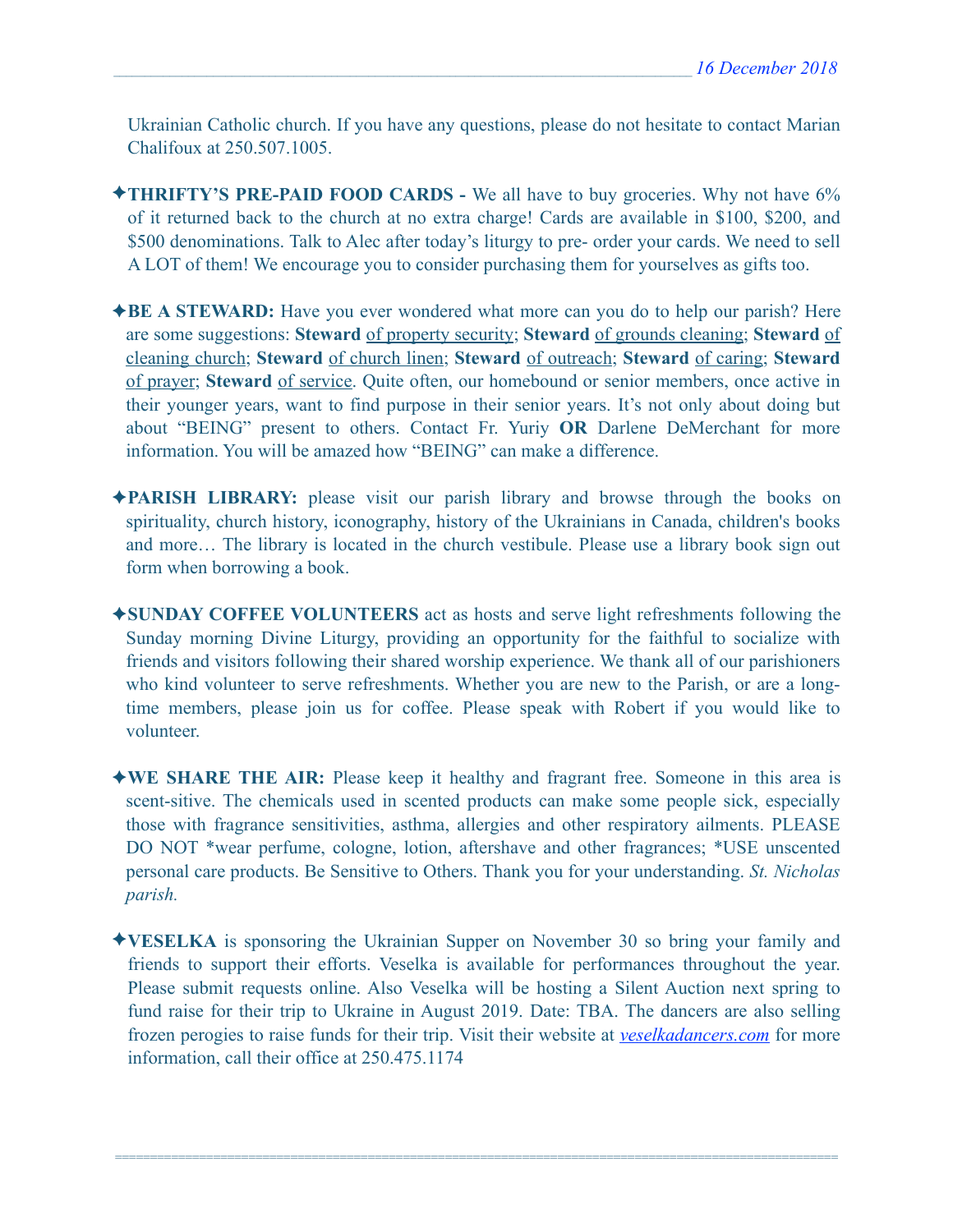# GETTING TO KNOW OUR ICONOSTASIS



## **St. Nicholas the Wonderworker and Archbishop of Myra in Lycia**  December 6

 St Nicholas, the Wonderworker, Archbishop of Myra in Lycia is famed as a great saint pleasing to God. He was born in the city of Patara in the region of Lycia (on the south coast of the Asia Minor peninsula), and was the only son of pious parents Theophanes and Nonna, who had vowed to dedicate him to God.

As the fruit of the prayer of his childless parents, the infant Nicholas from the very day of his birth revealed to people the light of his future glory as a wonderworker. From his childhood Nicholas thrived on the study of Divine Scripture; by day he would not leave church, and by night he prayed and read books, making himself a worthy dwelling place for the Holy Spirit. Bishop Nicholas of Patara rejoiced at the spiritual success and deep piety of his nephew. He ordained him a reader, and then elevated Nicholas to the priesthood, making him his assistant and entrusting him to instruct the flock.

In serving the Lord the youth was fervent of spirit, and in his proficiency with questions of faith he was like an Elder, who aroused the wonder and deep respect of believers. Constantly at work and vivacious, in unceasing prayer, the priest Nicholas displayed great kind-heartedness towards the flock, and towards the afflicted who came to him for help, and he distributed all his inheritance to the poor.

There was a certain formerly rich inhabitant of Patara, whom St Nicholas saved from great sin. The man had three grown daughters, and in desperation he planned to sell them so they would have money for food. The saint, learning of the man's poverty and of his wicked intention, secretly visited him one night and threw a sack of gold through the window. With the money the man arranged an honorable marriage for his daughter. St Nicholas also provided gold for the other daughters, thereby saving the family from falling into spiritual destruction. In bestowing charity, St Nicholas always strove to do this secretly and to conceal his good deeds.

The Bishop of Patara decided to go on pilgrimage to the holy places at Jerusalem, and entrusted the guidance of his flock to St Nicholas, who fulfilled this obedience carefully and with love. When the bishop returned, Nicholas asked his blessing for a pilgrimage to the Holy Land. Along the way the saint predicted a storm would arise and threaten the ship. Saint Nicholas saw the devil get on the ship, intending to sink it and kill all the passengers. At the entreaty of the despairing pilgrims, he calmed the waves of the sea by his prayers. Through his prayer a certain sailor of the ship, who had fallen from the mast and was mortally injured was also restored to health.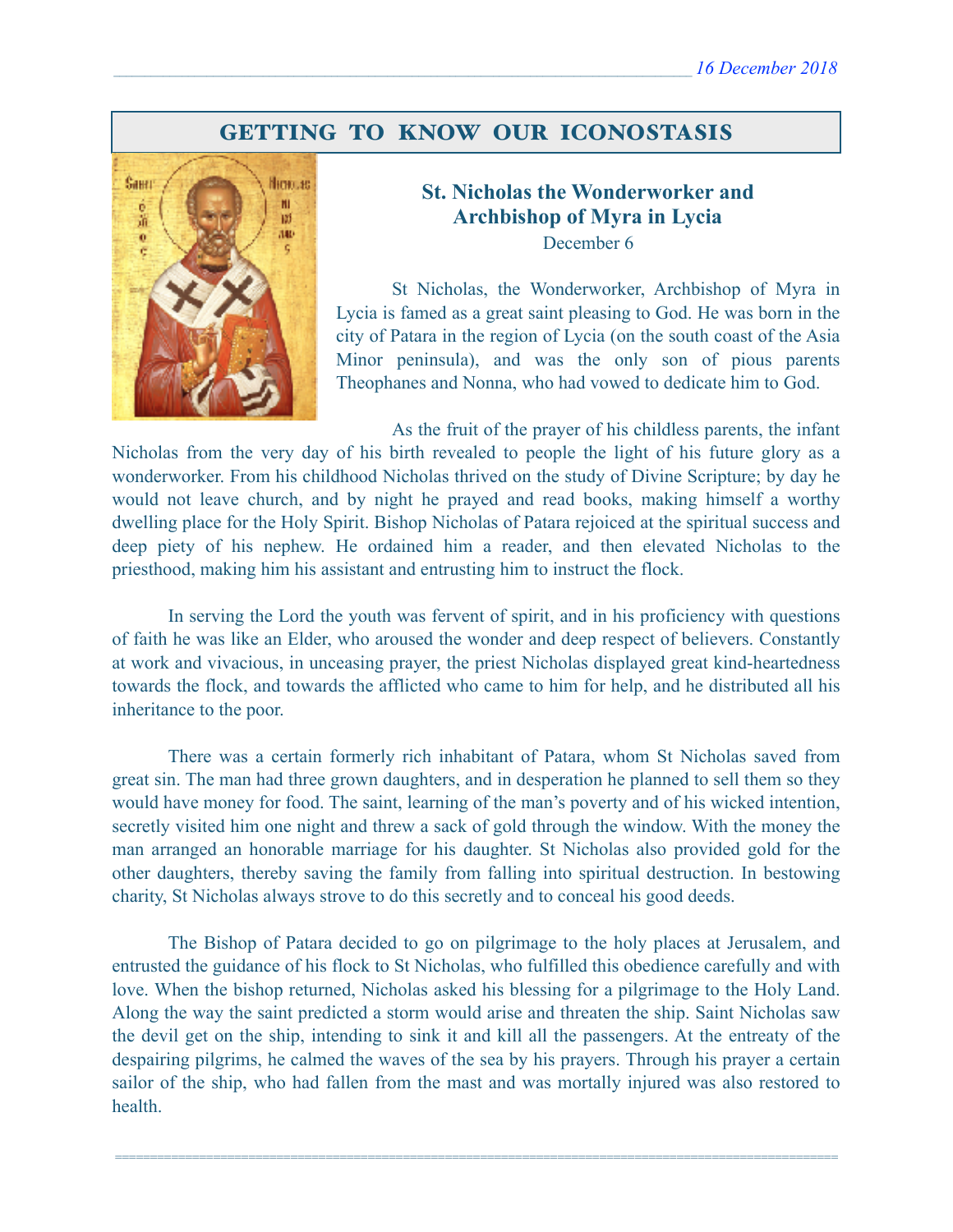When he reached the ancient city of Jerusalem and came to Golgotha, St Nicholas gave thanks to the Savior. He went to all the holy places, worshiping at each one. One night on Mount Sion, the closed doors of the church opened by themselves for the great pilgrim. Going around the holy places connected with the earthly service of the Son of God, St Nicholas decided to withdraw into the desert, but he was stopped by a divine voice urging him to return to his native country. He returned to Lycia, and yearning for a life of quietude, the saint entered into the brotherhood of a monastery named Holy Sion, which had been founded by his uncle. But the Lord again indicated another path for him, "Nicholas, this is not the vineyard where you shall bear fruit for Me. Return to the world, and glorify My Name there." So he left Patara and went to Myra in Lycia.

Upon the death of Archbishop John, Nicholas was chosen as Bishop of Myra after one of the bishops of the Council said that a new archbishop should be revealed by God, not chosen by people. One of the elder bishops had a vision of a radiant Man, Who told him that the one who came to the church that night and was first to enter should be made archbishop. He would be named Nicholas. The bishop went to the church at night to await Nicholas. The saint, always the first to arrive at church, was stopped by the bishop. "What is your name, child?" he asked. God's chosen one replied, "My name is Nicholas, Master, and I am your servant."

After his consecration as archbishop, St Nicholas remained a great ascetic, appearing to his flock as an image of gentleness, kindness and love for people. This was particularly precious for the Lycian Church during the persecution of Christians under the emperor Diocletian. Bishop Nicholas, locked up in prison together with other Christians for refusing to worship idols, sustained them and exhorted them to endure the fetters, punishment and torture. The Lord preserved him unharmed. Upon the accession of Saint Constantine as emperor, St Nicholas was restored to his flock, which joyfully received their guide and intercessor.

Despite his great gentleness of spirit and purity of heart, St Nicholas was a zealous and ardent warrior of the Church of Christ. Fighting evil spirits, the saint made the rounds of the pagan temples and shrines in the city of Myra and its surroundings, shattering the idols and turning the temples to dust.

In the year 325 St Nicholas was a participant in the First Ecumenical Council. This Council proclaimed the Nicean Symbol of Faith, and he stood up against the heretic Arius with the likes of Saints Sylvester the Bishop of Rome, Alexander of Alexandria, Spyridon of Trimythontos and other Fathers of the Council.

St Nicholas, fired with zeal for the Lord, assailed the heretic Arius with his words, and also struck him on the face. For this reason, he was deprived of the emblems of his episcopal rank and placed under guard. But several of the holy Fathers had the same vision, seeing the Lord Himself and the Mother of God returning to him the Gospel and omophorion. The Fathers of the Council agreed that the audacity of the saint was pleasing to God, and restored the saint to the office of bishop.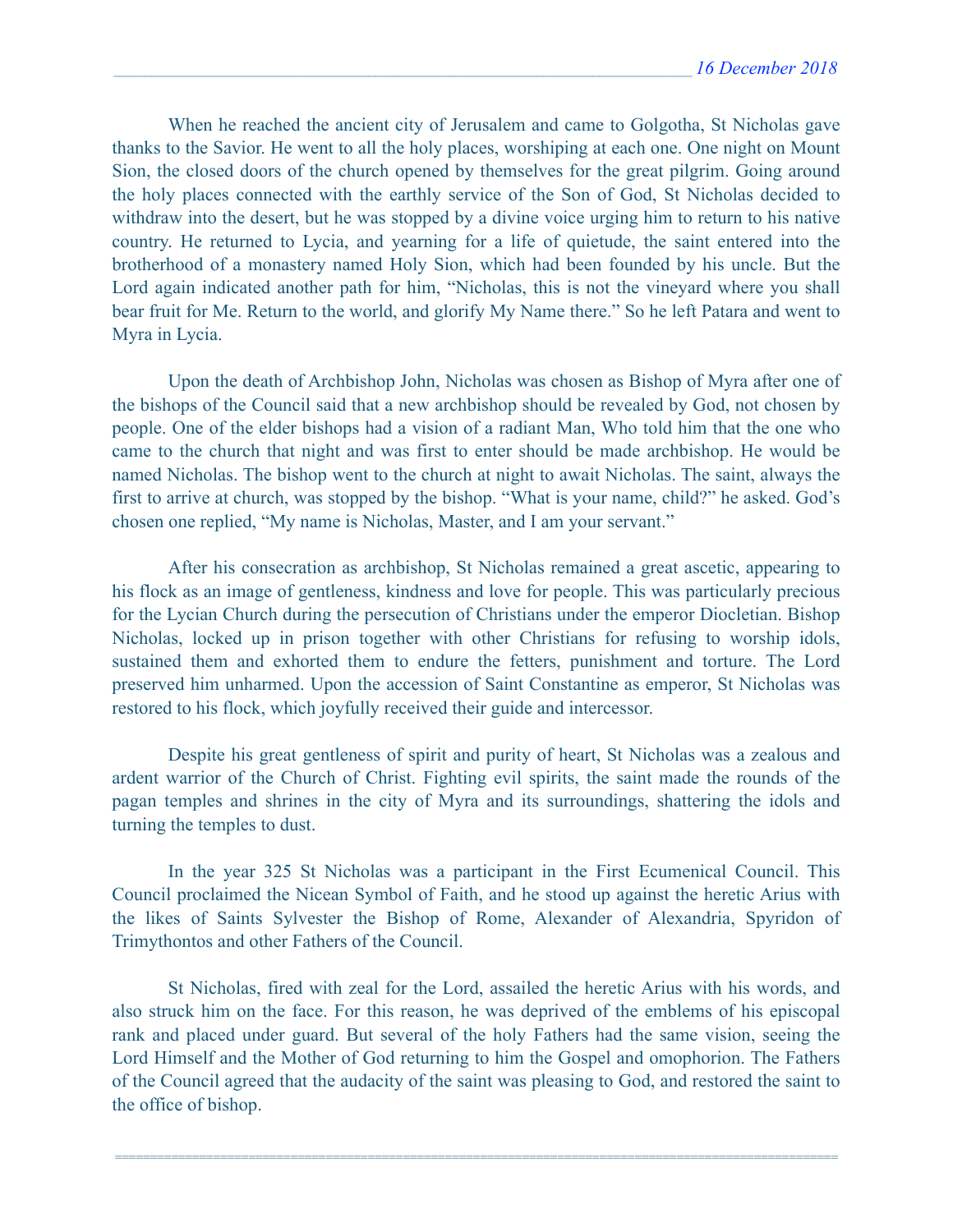Having returned to his own eparchy, the saint brought it peace and blessings, sowing the word of Truth, uprooting heresy, nourishing his flock with sound doctrine, and also providing food for their bodies.

Even during his life the saint worked many miracles. One of the greatest was the deliverance from death of three men unjustly condemned by the Governor, who had been bribed. The saint boldly went up to the executioner and took his sword, already suspended over the heads of the condemned. The Governor, denounced by St Nicholas for his wrong doing, repented and begged for forgiveness.

Witnessing this remarkable event were three military officers, who were sent to Phrygia by the emperor Constantine to put down a rebellion. They did not suspect that soon they would also be compelled to seek the intercession of St Nicholas. Evil men slandered them before the emperor, and the officers were sentenced to death. Appearing to St Constantine in a dream, St Nicholas called on him to overturn the unjust sentence of the military officers.

He worked many other miracles, and struggled many long years at his labor. Through the prayers of the saint, the city of Myra was rescued from a terrible famine. He appeared to a certain Italian merchant and left him three gold pieces as a pledge of payment. He requested him to sail to Myra and deliver grain there. More than once, the saint saved those drowning in the sea, and provided release from captivity and imprisonment.

Having reached old age, St Nicholas peacefully fell asleep in the Lord. His venerable relics were preserved incorrupt in the local cathedral church and flowed with curative myrrh, from which many received healing. In the year 1087, his relics were transferred to the Italian city of Bari, where they rest even now.

St Nicholas is the patron of travellers, and we pray to him for deliverance from floods, poverty, or any misfortunes.

St Nicholas is also commemorated on May 9 (the transfer of his relics) and on July 29 (his nativity).

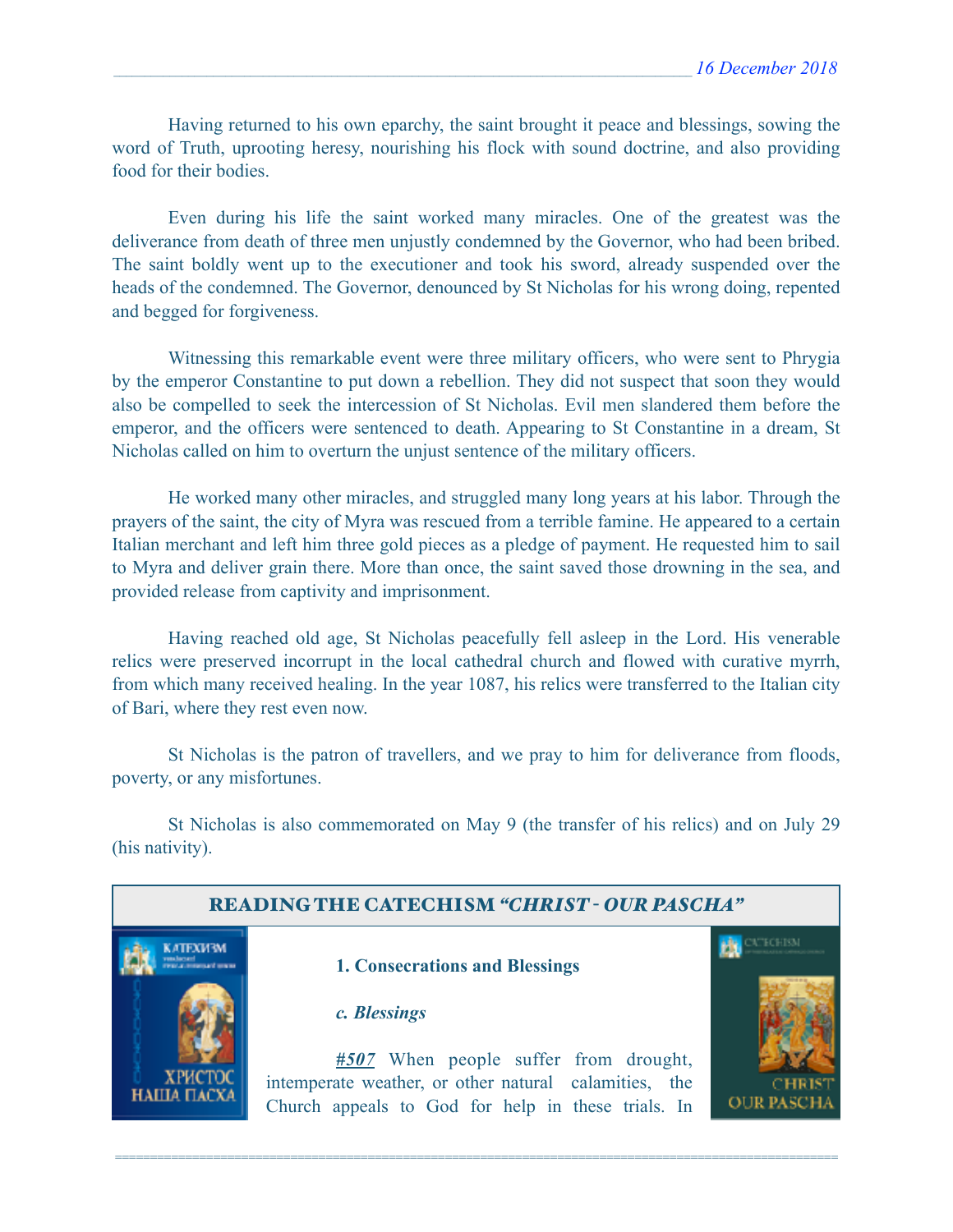that which concerns the procuring of "daily bread," the Church blesses the circumstances and means of people's labour: fields, buildings, and farms. Desiring that people might possess material means according to their needs, the Church blesses bread, wheat, wine, and oil during the Lytia service of Vespers. In the past, these gifts were distributed to the needy on the eve of Church feasts, so that they too might be able to participate in the celebration.

*#508* In blessing medicinal herbs on the feast of the Dormition of the Mother of God, the Church blesses people for their health and for protection against infirmities. In blessing the first fruits of the new harvest, the Church blesses the consumption of God's gifts derived from the earth. Likewise, in blessing bread, meat, butter, cheese, and eggs on Pascha (Easter), the Church blesses the consumption of the fruit of people's labour.

*#509* On the feast of the Encounter of our Lord, the Church blesses candles to remind us of Christ, who is "light for revelation to the nations" (see Lk 2:32). On Palm Sunday she blesses branches to remind us to adorn ourselves with "the branches of virtues." With these we greet Christ's coming. The Church teaches the need to love God's creation when she consecrates water at Theophany ( Jordan), when she decorates homes with greenery at Pentecost, and adorns churches with the best creations of church art. All of this is done so that every person might understand that every moment of their lives is God's blessing - a gift from God for the sanctification and salvation of this life.